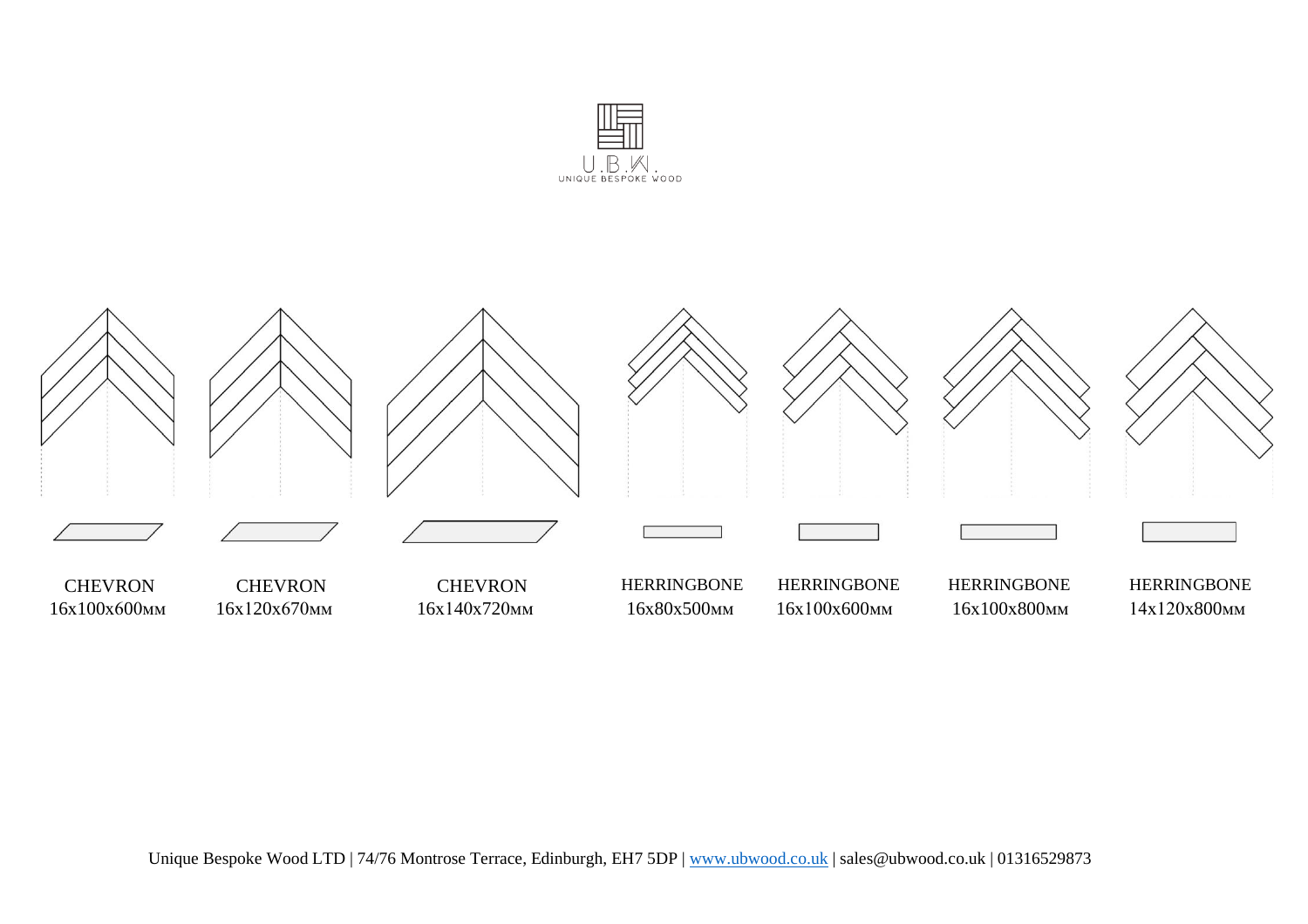

## **Engineered Herringbone Parquet Prices (Factory Prefinished To Any Colour From Our Catalogue)**

| Herringbone Specs. | Rustic | Natural | Select | Prime |
|--------------------|--------|---------|--------|-------|
| 16mm/80mm/500mm    | £70    | £74     | £78    | £86   |
| 16mm/100mm/600mm   | £72    | £76     | £80    | £88   |
| 16mm/100mm/800mm   | £72    | £76     | £80    | £88   |
| 16mm/120mm/800mm   | £74    | £78     | £82    | £90   |

**Unfinished Oak Herringbone Parquet Price - minus £10** 

## **Engineered Chevron Parquet Prices (Factory Prefinished To Any Colour From Our Catalogue)**

| Chevron Specs.   | Rustic | Natural | Select | Prime |
|------------------|--------|---------|--------|-------|
| 16mm/100mm/600mm | £74    | £76     | £82    | £88   |
| 16mm/120mm/670mm | £76    | £78     | £84    | £92   |
| 16mm/140mm/720mm | £76    | £80     | £86    | £96   |

## **Unfinished Oak Chevron Parquet Price - minus £10**

These are the prices for our most popular Engineered Wood Herringbone and Chevron parquet. For bespoke projects please drop us an email to [sales@ubwood.co.uk!](mailto:sales@ubwood.co.uk)